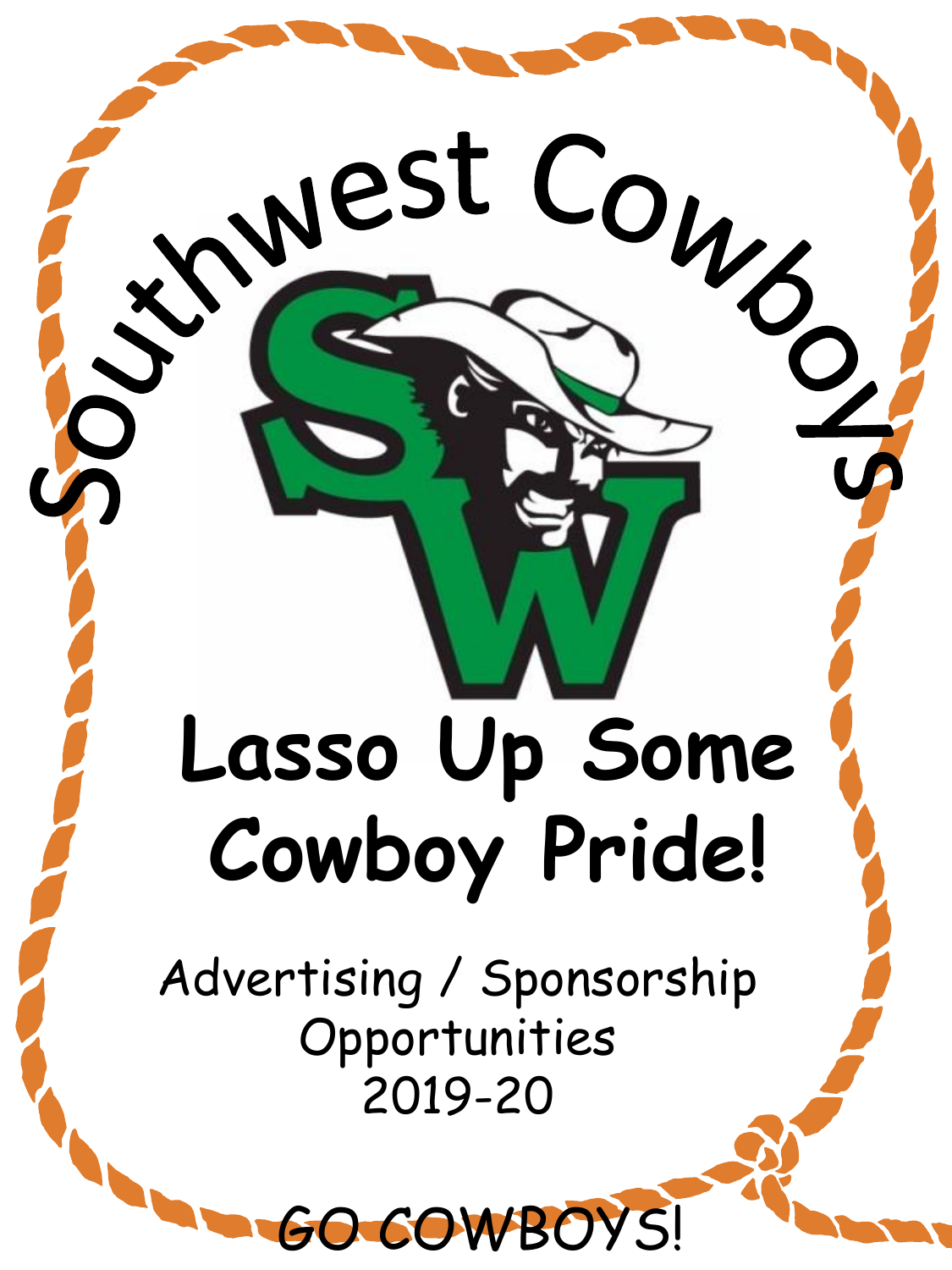

Dear Community Partner!

Southwest Guilford High School is getting geared up for a new and exciting football season and we would like for you to consider becoming a sponsor to support the student-athletes and coaches at our school. Enclosed is a copy of the SW Sponsorship Package for your review. There are many opportunities for you to choose from, however we hope that you will become a Gold Sponsor!

Several organizations currently contribute to our program and we would welcome your partnership in becoming a supporter of our football team and athletic department as well. We graciously thank you for your consideration. Should you have any questions or if you would like to see a sample of our program, please feel free to contact me at any time. I look forward to welcoming you to Cowboy Country!

GO COWBOYS!

Respectfully,

Brindon Christman Athletic Director, SWGHS christ2b@gcsnc.com 819-2978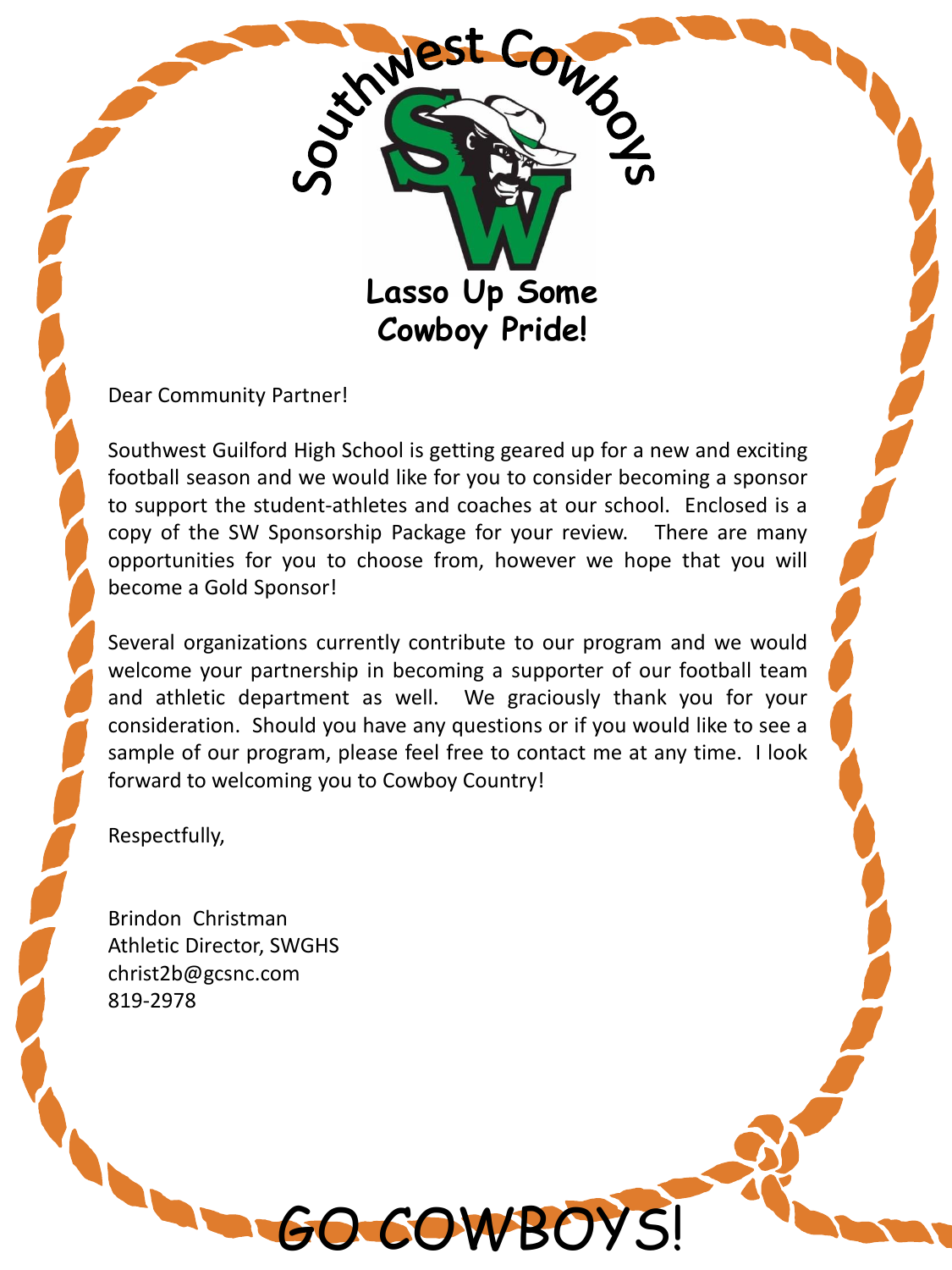## SPONSORSPILE / W INFORMATION

**Southwest Guilford High School is anticipating an exciting Cowboy Football season for 2019.** 

**Lasso Up Some Cowboy Pride!**

SPONSORSHIP/

**This is your chance to help support the Cowboys and receive advertising to promote your business. The Cowboys Athletic Booster Club has a variety of opportunities including banners around the football field, scoreboard advertising, and The Cowboy Corporate Club, our most popular program listed below which is always a sellout! To participate, please complete the information on this form and check your level of support. Please provide camera-ready artwork of/or your advertisement and/or sign. Payment is required when placing your order. Please make checks payable to Southwest Guilford Athletic Boosters or if sold by band boosters, SW Band Boosters.**

**Thank you for your consideration and support of Cowboy Athletics.**

#### **THE COWBOY CLUB OPTIONS FOR SUPPORT:**

**Cowboy Banner \$250 (renewal \$150) Bronze Level \$500 (renewal \$400)**

**Silver Level \$750 (renewal \$500)**

**Gold Level \$1000 (renewal \$800)** 

**OTHER OPPORTUNITIES TO SUPPORT THE ATHLETES (Fall Athletic Program):**

- **Renewal of Sign only \$150 (current sponsors - for football stadium, baseball or softball facilities).**
- **Inside front cover of program (B&W) \$200**
- **Back cover of program (Color) \$200**
- **Full page advertisement in program \$150**
- **Half page advertisement in program \$90**
- **1/4 page advertisement in program \$50**
- **1/8 page advertisement in program \$25**

*Deadline for 1st game program advertisement is Aug. 16th.*

GO COWBOYS!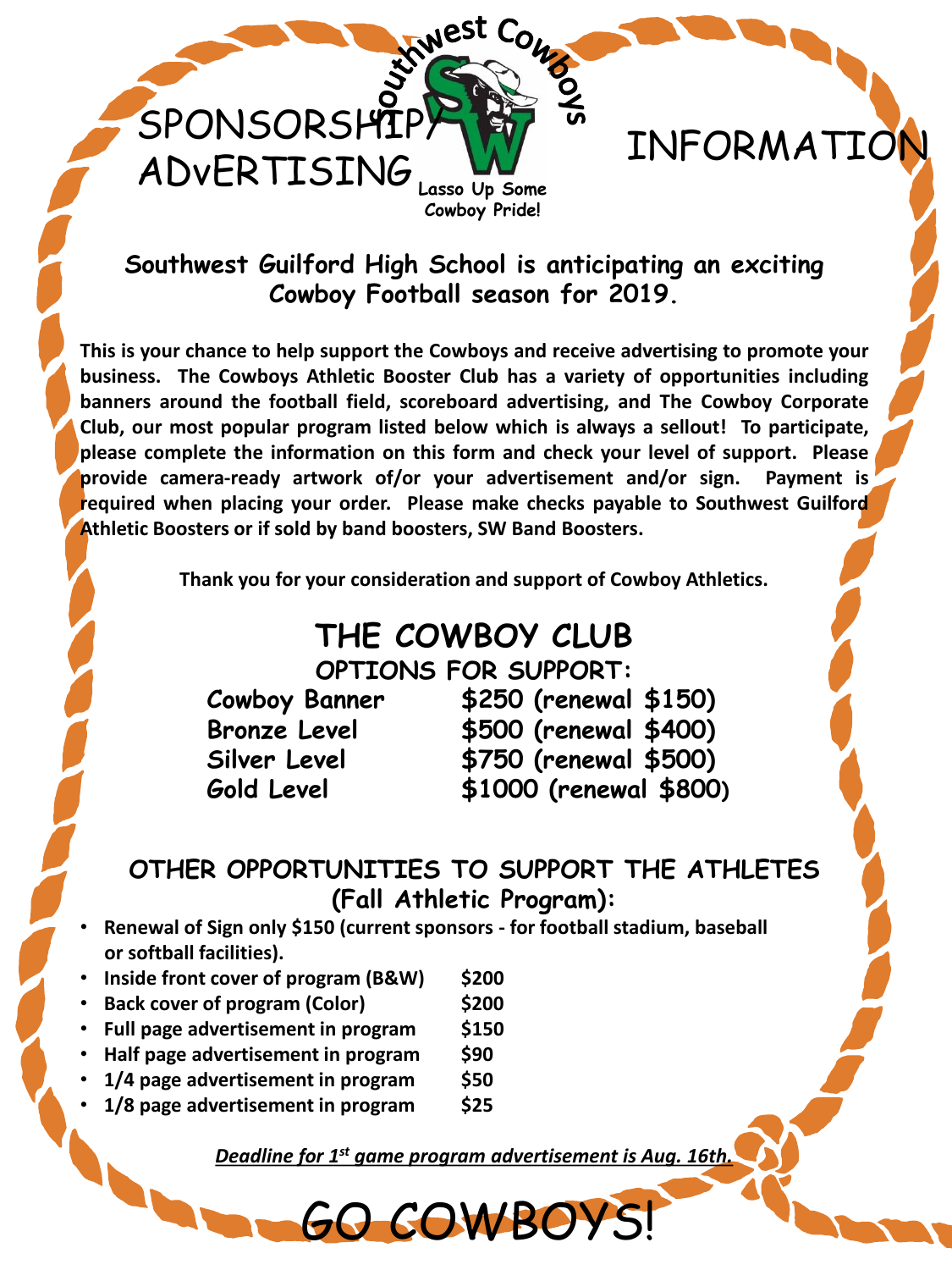

#### **Cowboy Pride! Cowboy Banner: \$250 (one sports season, renewal will be \$150 each year)**

BANNER

SPONSORSHIP

- Business sign at one facility for that season only.
- Designated booster club receives all revenue minus banner cost.

#### **Bronze Level Sponsorship: \$500 (Renewal each year will be \$400)**

• Business sign at one specific venue for one venue -Football, Basketball or Baseball

**Lasso Up Some** 

- Designated booster club receives all revenue minus banner cost.
- Half Page add in the fall athletic program.
- 2 Season Passes to all home athletic events excluding playoffs . Only secondary booster clubs that use the athletic venue can sell this level.

#### **Silver Level Sponsorship: \$750 (Renewal each year will be \$600)**

- Designated booster clubs receive \$200.
- Banner at three on campus athletic facilities at SWHS all year (FB, Basketball and Baseball)
- 1/2 page ad football programs.
- 2 season passes for all Southwest High home athletic events.
- Recognition in programs and marquee board in football stadium.
- Advertisement added to school website and athletic newsletter. A promise by all booster clubs not to solicit any more money from the business for the 2019-2020 school year.

#### **Gold Level Sponsorship1 \$1000 first year (Renewal each year will be \$800)**

- Banner at all three on campus athletic facilities at SWHS all year and **Scoreboard**
- **Full-page ad** in fall sports program.
- Advertisement on the **scoreboard** in the stadium **for one year.**
- Four all sport season passes to all SWHS home athletic contests.
- One 20 second professional commercial on our pre-game announcements.
- Guarantee for same Gold level sponsorship price for next year.
- Advertisement added to school website and athletic newsletter. A promise by all booster clubs not to solicit any more money from the busines

### for the 2011-2012 school year. **\*Renewal of all new designated signs will need to**

COWBOYS!

**meet this policy by 2019/20 school year.**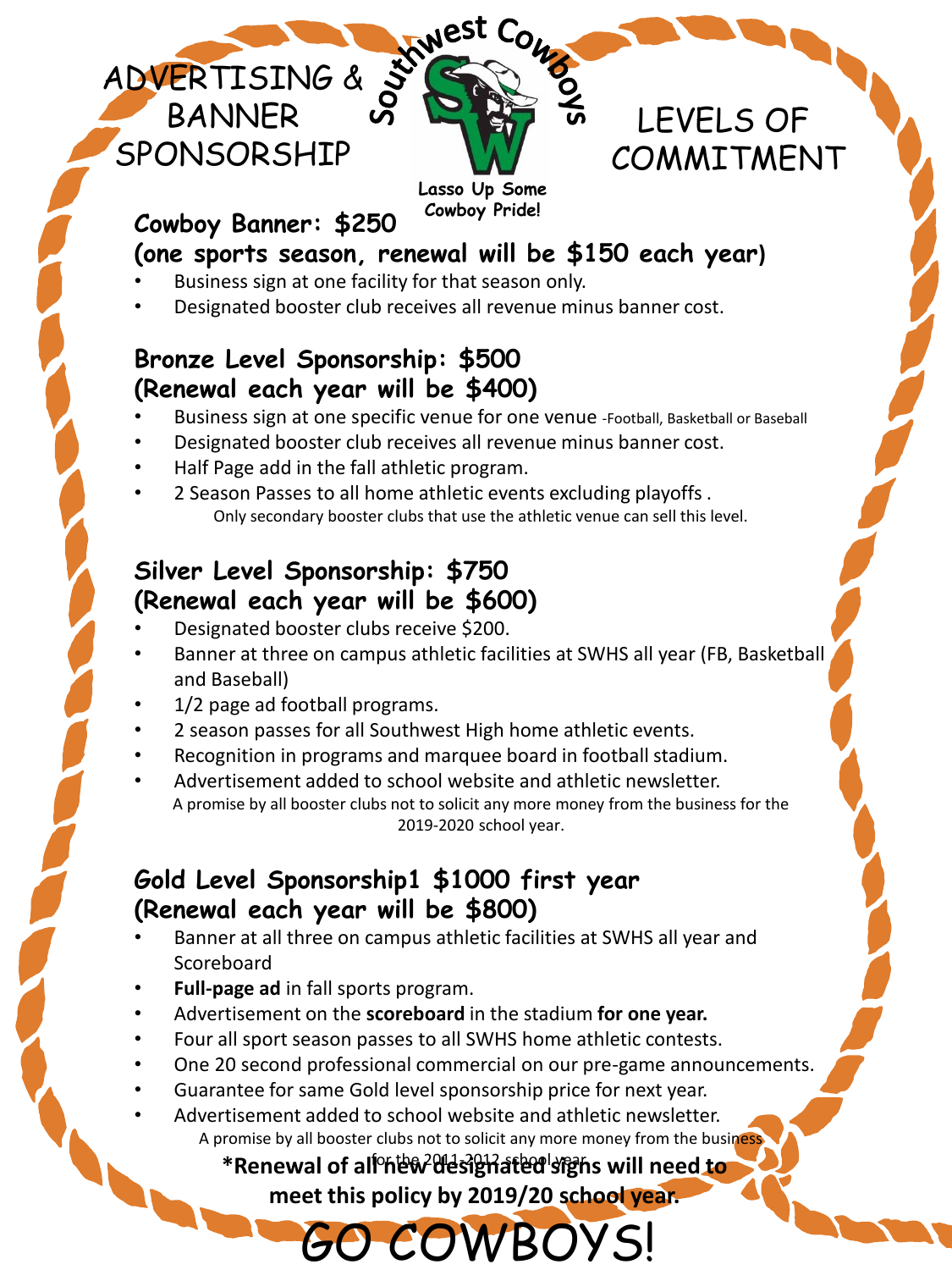# BANNER<sup>S ST</sup>ERS & PLACEMENT

**Lasso Up Some**  Southwest High Scho<sup>coub</sup> On Campus Athletic Facilities for signs and activities held at each venue **FOOTBALL STADIUM**:

High School JV and Varsity Football High School Boys & Girls Track Marching Band Middle School Boys & Girls Track Middle School Soccer Boys and Girls Varsity Girls Lacrosse Boys and Girls Cross Country **Connect Country** JV & Varsity Girls Soccer

## **OLD GYM:**

**Fall Winter**

#### **Fall Spring**

Middle School Football **High School JV & Varsity Boys Lacrosse** 

High School JV and Varsity Volleyball High School Varity, JV & Freshman Basketball All High School Physical Education Classes Cowboy Invitational Wrestling Tournament High School & Middle School Wrestling High School PE Classes

#### **Spring & Summer**

Several AAU & Recreation Basketball Tournaments & Camps Summer League Basketball All High School Physical Education Classes

#### **NEW GYM:**

**Fall Winter** All High School Physical Education Classes High School JV & Varsity Basketball

#### **Spring & Summer**

Several AAU & Recreation Basketball Tournaments & Camps All High School Physical Education Classes

**BASEBALL FIELD: Fall Spring & Summer**

**SOFTBALL FIELD**: **Spring** High School Varsity & JV softball

High School PE Classes

Fall Colt League Games & Practices High School Varsity & JV Baseball Summer Baseball Tournaments

> **Southwest High SchooL 2019-2020 Order Form Athletic Venue Advertising Banner Program** DEADLINE FOR FALL SEASON: AUGUST 19, 2019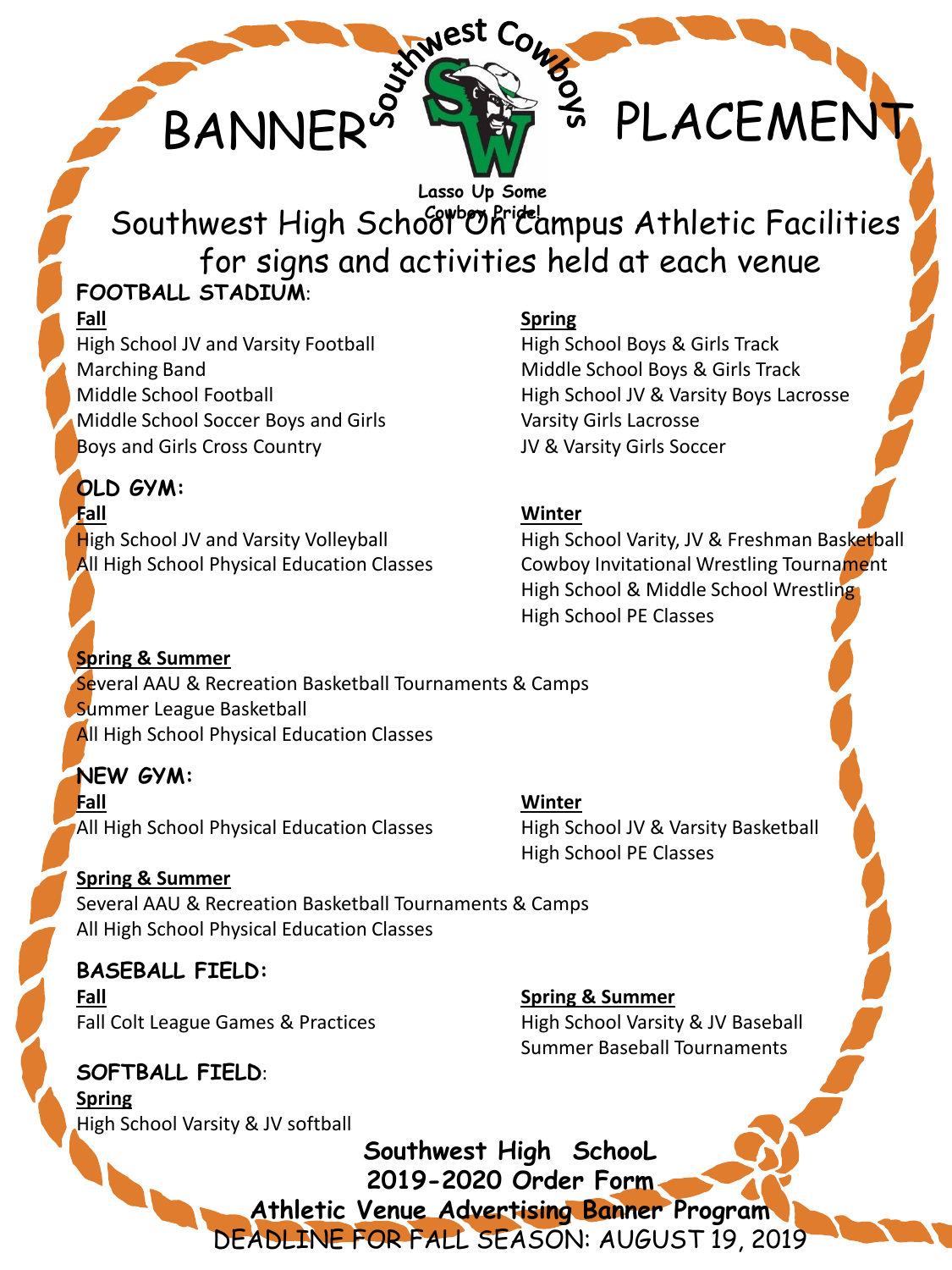# SPONSORSHIP MY AGREEMENT

#### **BRONZE, SILVER OF SOME CORPORATE SPONSORSHIPS** PLEASE MAKE ALL CHECKS PAYABLE TO: **SW BOOSTER CLUB Cowboy Pride!**

| <b>Business Name:</b>    |               |
|--------------------------|---------------|
| Contact Person           |               |
| at Business:             | phone Number: |
| <b>Business Address:</b> |               |

I would like to sign up for the following program, please circle and complete: Bronze Level: \$500 / Location of Banner:

Silver Level: \$750 / Location of Banners:

\_\_\_\_Gold Level: \$1000 Banner will be located at **ALL Southwest Athletic Facilities!**

Please place a check next to the booster clubs that you would like your business contribution to be allocated to, you can check as many as you would like or just one:

\_\_\_\_\_\_\_\_\_\_\_\_\_\_\_\_\_\_\_\_\_\_\_\_\_\_\_\_\_\_\_\_\_\_\_\_\_\_\_\_\_\_\_\_\_\_\_\_\_\_\_\_\_\_\_\_\_\_\_\_\_\_\_\_\_\_

| Football             | Basketball           |
|----------------------|----------------------|
| Band                 | Wrestling            |
| Soccer               | Track                |
| Dance                | Baseball             |
| <b>Cross Country</b> | Softball             |
| Swimming             | <b>Boys Lacrosse</b> |
| Girls Golf           | Girls Lacrosse       |

SW Booster Club (SWHS facility improvement)

By my signature below, I accept all terms as set forth by Southwest Guilford Booster Club, the Southwest High School, and the Southwest High School Athletic Department. The athletic director at Southwest High School reserves final approval on all banner placement and will act as the administrator for the banner program.

| <b>Business Rep Signature</b> | <b>Business Rep Printed Name</b> | Date |
|-------------------------------|----------------------------------|------|
| Booster Club Rep Signature    | Booster Rep Printed Name         | Date |

Businesses are asked to provide a high resolution JPEG or Adobe Illustrator format file on a CD of the ad they wish to place on the banner. Please note, to stay within the pricing structure, multiple colors and designs may not be available. If you have any questions, please contact Southwest High School Athletic Director Brindon Christman at 819-2970 or christb2@gcsnc.com

**D COWBOYS!** 

**THANK YOU FOR SUPPORTING SOUTHWEST HIGH SCHOOL.**